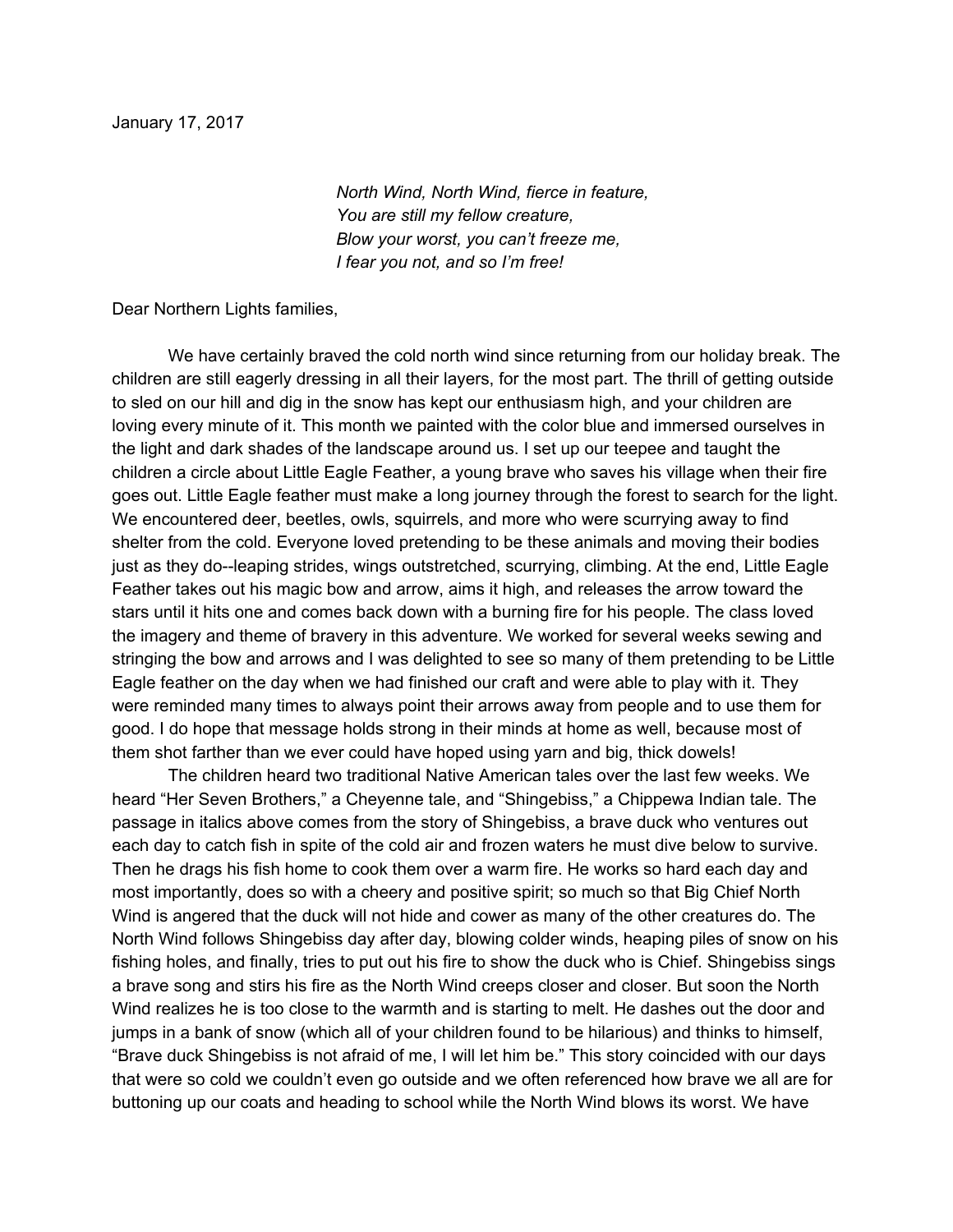been reenacting the tale through a shortened version in a puppet story at the end of circle each day. Two children move the puppets while the rest of us recite the poem.

We have been busy crafting our bow and arrows, baking bread, chopping fruit and vegetables, and engaging in rich and productive imaginative play. We have so many creative ideas going on at all times that on the outside our room may appear to be complete chaos, but when you observe closely as Ms. Nicole and I do you can see that the children are working together, listening, sharing ideas, building, tearing down, and imitating the worlds around them. The classroom can get rather noisy as all of this is going on. Along with reminders about "inside voices," we help the children to learn the importance of listening. This is very difficult for children to do! They want to be heard, they are bursting with ideas, stories, and are living deeply in their individual imaginations. I am often bombarded with four children at once saying, "Ms. Rebecca," each one trying to speak louder than the friend next to them. Our main sources of conflict in play arise from one friend not listening to another. Ms. Nicole and I respond patiently by saying, "I cannot hear you all at once. Right now I am listening to this friend and you can wait patiently for your turn." We help the children navigate situations in play where listening is crucial. This is such an important lesson to learn in life.

. I shared an article with you all by Sue Gimpel because it is good for us to remember that when we are speaking to our children and they appear to be ignoring us, they are often in another world while looking right at us. When there is so much going on around them (a classroom full of 16 enthusiastically speaking students, for example) it becomes a background noise that they have to filter out in order to carry on. Another point this article makes is that we adults often talk or respond too much to the children in our care. I have to stop myself sometimes at home and in the classroom from answering every single question over and over again. For example, when we are working on a project, I am interrupted constantly with, "What are you doing? What are you doing with that? Why are you putting that there?" It feels natural to explain it over and over again, but when I stop and say, "If you watch me quietly, you will see just what I am doing," then we are all left with a peaceful moment of learning. I ask myself, "Is what I am about to say necessary?" We practice the invaluable skills of listening and self-control every day, over and over again through waiting to speak at snack, resting quietly for 5 whole minutes, painting in silence so that we can all think about our own painting, play, and patient reminders from teachers. Imagine sixteen four to five year old children painting in complete silence, focusing fully on their own work! It is a real gift to them, whether or not they know it yet. As adults in the real world we can accomplish so much more by watching, listening, processing, and responding with respect and awareness of others.

We enjoyed the Dial 4 screening process. Though it seemed daunting and intrusive to me at first, in retrospect, it was a wonderful opportunity for me to get one on one time with each student. I have finally finished scoring them all and will put the results in your child's mailbox as soon as possible. The only thing the results will show you is a percentile of where your child ranks in each area tested among the "norm" of other children in that particular age group. At Northern Lights we believe each child develops at their own natural pace and that academics are better introduced and tested after the age of seven. I do not consider each child's score to be indicative of future performance, or even in many cases, to be an accurate representation of their current abilities (as standardized testing cannot account for how the children express their